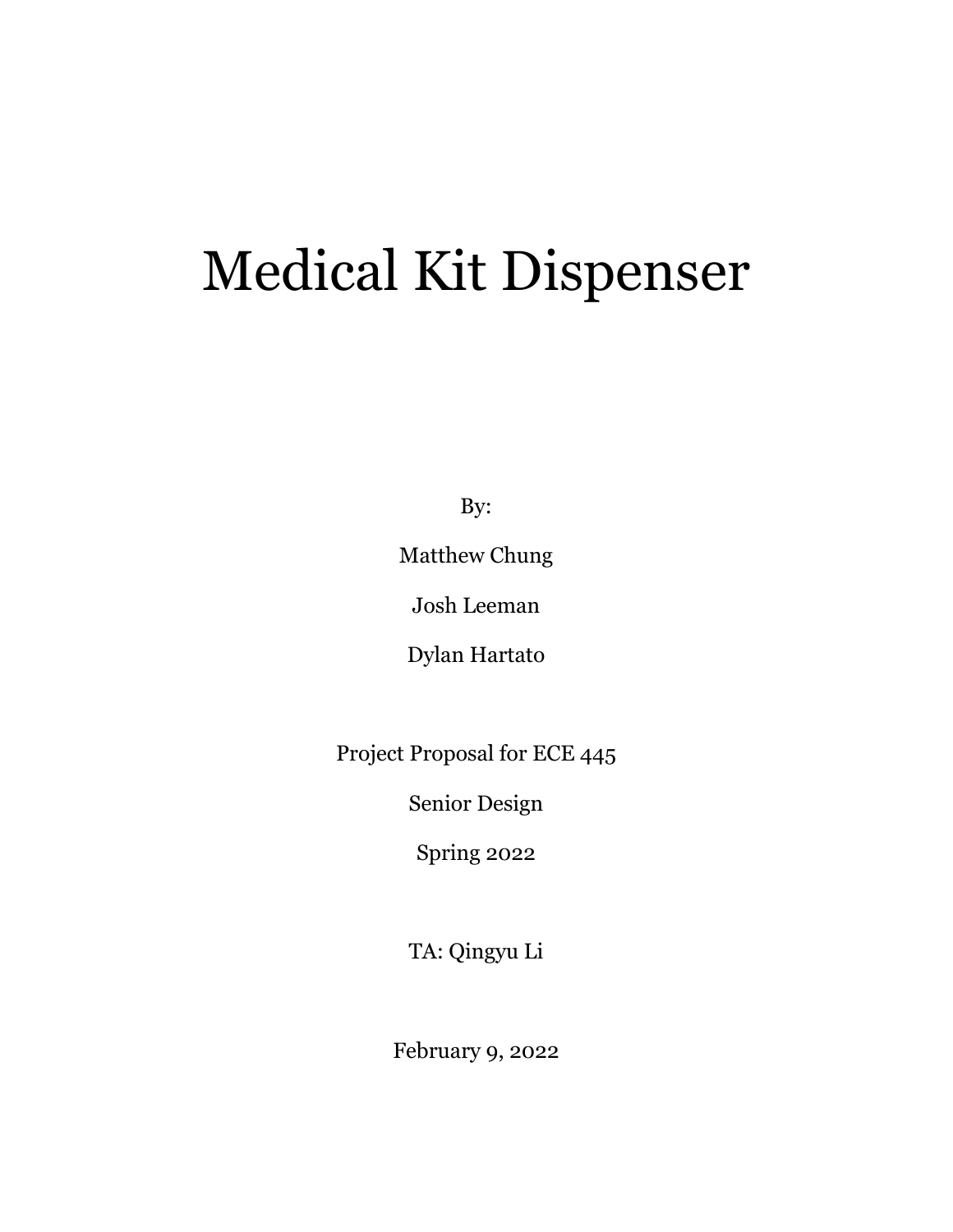## 1 Introduction

#### 1.1 Problem

There have been instances during which medical necessities have been in need but are inaccessible, either due to how far the closest drug store is or the time of day during which such necessities are needed. For example, cold medicine is something that you often do not have at home and will only need when you are having a severe case of the sniffles––but circumstances are that you likely would not get such drugs if they are not relatively immediately available. Another scenario is when sometimes, the straps in our mask would snap off. Most people do not carry around a spare mask in their bag, which requires them to get another one from a store. In the era that we are currently in, addressing our illnesses and the safety of others as soon and as effectively as possible is out of everybody's best interest.

#### 1.2 Solution

What we would like to do to address such issues is to build a modular vending machine that is targeted towards UIUC students and can be placed around campus. Our implementation of this machine is unlike any other vending machine that you can find either at ECEB or anywhere else for that matter. We would like to make it modular so that it can be as small (so that it can be placed in low-traffic areas) or as large (conversely, in high traffic areas) as it needs to be. A consequence of the modular design is that the trays that store inventory can be expanded vertically or horizontally to accommodate for every product size––a feature that is not found in any vending machine.

In addition, as this product is intended to serve the user more than to benefit the owner, the design of such device will be focused on ensuring that the user is able to obtain whatever product it is that they have ordered through a series of motion detectors. The vending machine is intended to provide goods that current students are able to obtain for free, either from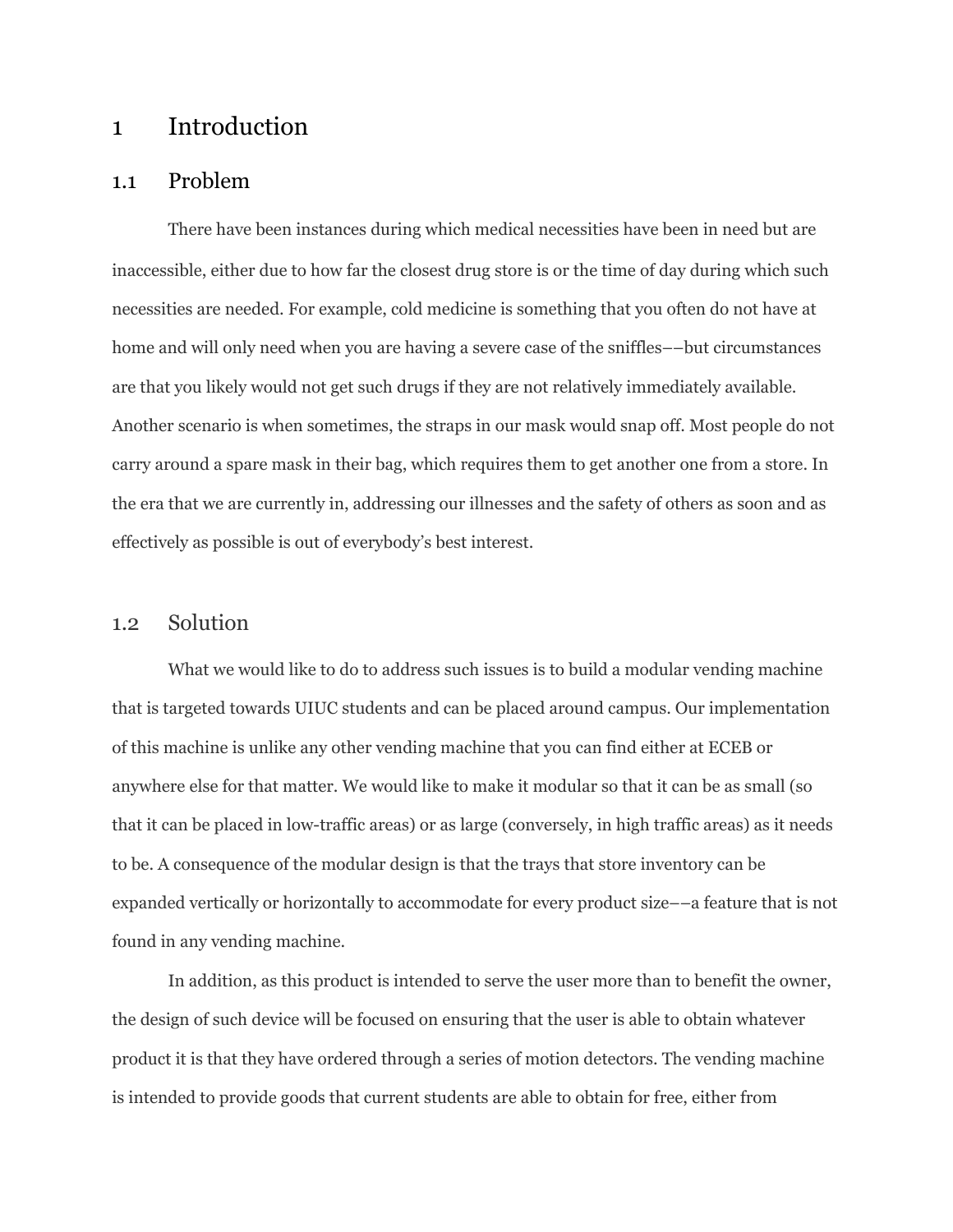McKinley or otherwise; however, such goods are often distributed to students on a quota. That is, students are able to dispense certain goods after some time period has elapsed. The software related to this device will thus serve two purposes: to track the user's past transactions to ensure that they are eligible to dispense a certain product, and to track inventory of the machine. Due to the required internet connection, an Arduino or Raspberry Pi will be used to make implementing the database-to-machine connection feasible for this project; however, the implementation of the actual machinery and any failsafe system will require at least 2 PCB boards; one to unify the BUS that connects to all the dispensing trays, the motion sensor, and the arduino so that the machine functions as intended, and the other to ensure that the individual trays dispenses an item when commanded.

Due to the modularity of the design and the implementation of the software, this machine can also serve as an all-in-one distribution center for goods that are often handed over to students as needed. While this machine is initially intended for distributing necessities, it can also be stocked with other items depending on where they are. For example, a machine at the ARC can also be used to vend sanitation wipes or some injury-related remedies.



## 1.3 Physical Design

Figure 1. Physical Design of Medical Kit Dispenser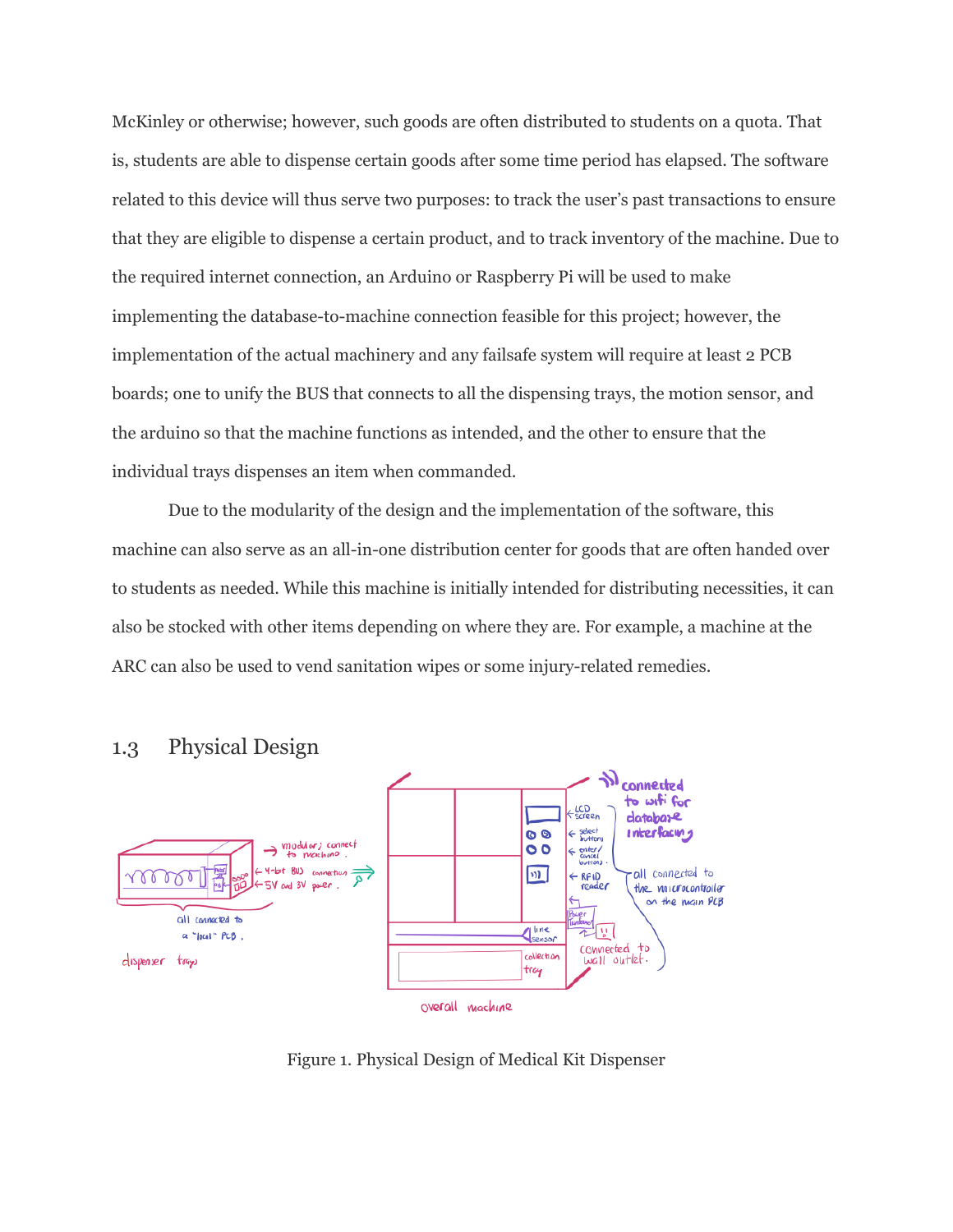### 1.4 High-Level Requirements List

- $\Box$  The motion sensor should be able to detect if an item is dispensed, and should send a signal to the control module PCB and update the user and inventory database.
- $\Box$  The microcontroller should be able to read a user's identification using the RFID, which prompts the LCD screen to show what the user can dispense
- $\Box$  When a product is chosen, the correct signal should be sent by the microcontroller to the BUS, and the corresponding module should activate the motor to dispense a product.

## 2 Design

## 2.1 Block Diagram

For the project to be successful, the Medical Kit Dispenser will require two components: the hardware board and the software board. The hardware board will be divided into five main units: controlling subsystem, motor subsystem, sensing subsystem, user subsystem, and the power subsystem. The control unit will consist of a 32-bit microcontroller. The power subsystem consists of a 5v power supply and a stepper that will power the control, sensing, motor and user subsystem. The user interface unit will consist of an RFID, LCD, buttons, and a line sensor. The RFID, LCD, buttons and line sensor will be connected to the 32-bit microcontroller in the control unit through wires to be connected to the PCB. The dispensing unit will consist of a motor, which will be connected to the 16-bit microcontroller through a 4-bit BUS. The software board will consist of two items: user database and inventory. They both will be connected to the 32-bit microcontroller in the control unit through wires and connected to the internet through wifi.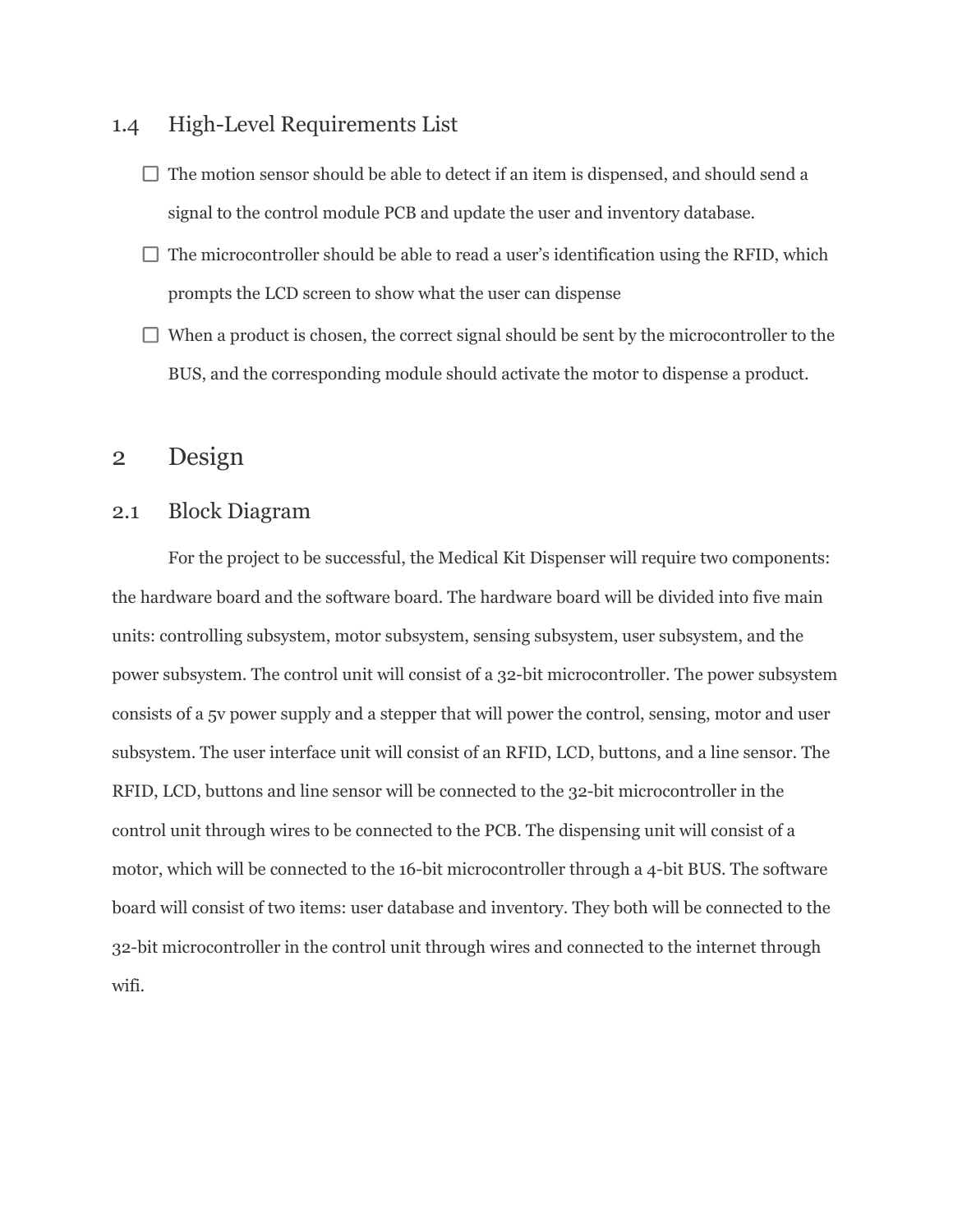

(\*) All our user I/O components will communicate with the 32-bit controller using generic I/O handling.



## 2.2 Subsystem Overview and Requirements

#### 2.2.1 Control Subsystem

This is the primary subsystem that ensures that the whole machine functions as intended. The microcontroller ensures that when a valid RFID signal is received, the user is able to select and receive products that they are eligible to dispense. This involves accessing the user database (subsystem 2.2.6) to ensure eligibility, and to display the eligible entries to the LCD screen (subsystem 2.2.4). When a valid input signal is received, a BUS signal is sent to the motors (subsystem 2.2.3) through a BUS, and when a signal is registered from the sensing modules (subsystem 2.2.2), the whole cycle repeats.

**Requirement:** The correct BUS signal should be emitted when a product is chosen; this can be tested by connecting leads from the BUS to a series of LEDs on a breadboard.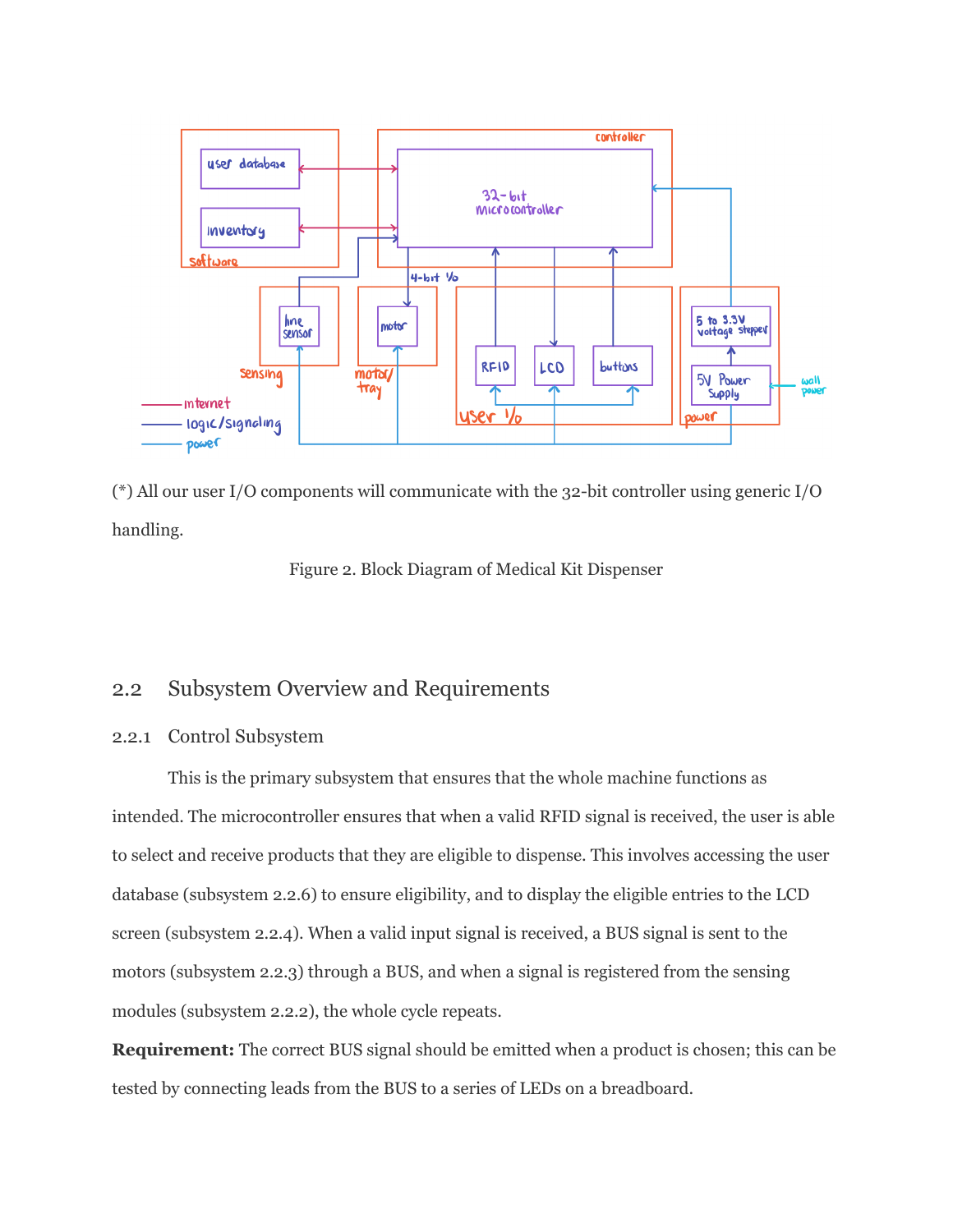**Requirement**<sup>[\*]</sup>: The correct products should be displayed to the LCD screen; can be tested by simply connecting the parts.

**Requirement**<sup>[\*]</sup>: An RFID signal should be received and correctly interpreted by the microcontroller.

**Requirement**<sup>[\*]</sup> When a product is dispensed or indispensable, the microcontroller should update the inventory and user database correspondingly. Can be checked by tripping (or otherwise) the sensing module (2.2.2) and see if the database gets updated.

#### 2.2.2 Sensing Subsystem

The sensing subsystem will compromise all the sensors used. These sensors will detect whether an item has been properly dispensed. If an item has been properly dispensed, the object will pass through the line sensor and notify the microcontroller that the object has been dispensed, if not the microcontroller will know to retry.

**Requirement:** When motion is detected by the sensor, an active signal should be sent to the microcontroller. Can be tested by probing voltage under motion.

#### 2.2.3 Motor Subsystem

The motor subsystem is in charge of dispensing items. A signal will be sent by the microcontroller through the bus to the motor and will push the object down for dispensing. **Requirement:** When the correct signal is delivered across the BUS, the motor should activate for exactly one cycle on a rising edge. Can be tested by artificially sending a signal to the BUS connections on the PCB connected to the motor.

#### 2.2.4 User Subsystem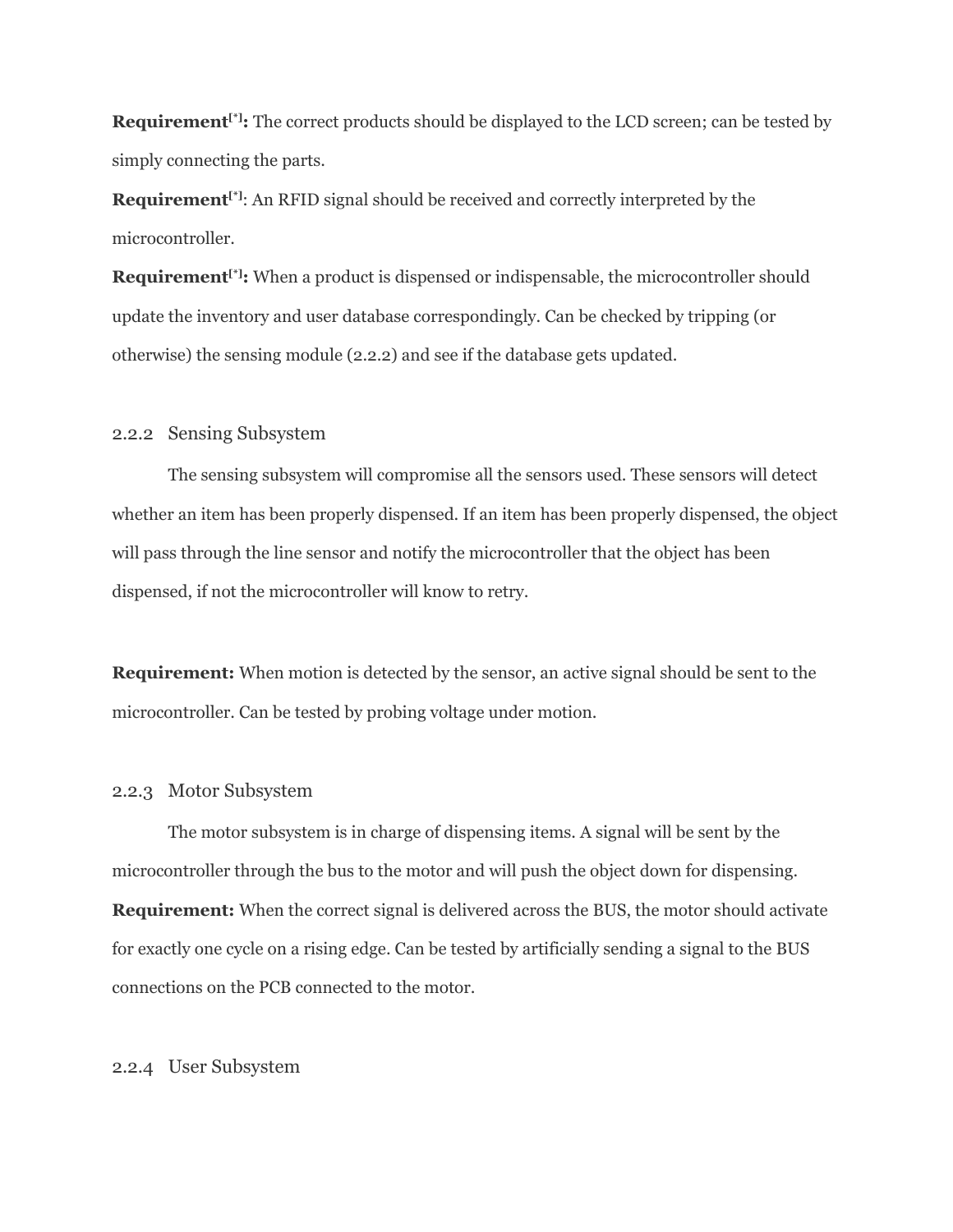The user subsystem comprises all the parts that the user will interact with including the LED screen, RFID and buttons. The LED screen is used so that users will be able to see what items they are able to dispense or choose what items to be dispensed. The buttons will be used for users to interact with the LED screen and choose which product they would like to be dispensed. The RFID module will be used to read the i-cards of users to identify who they are.

**Requirement**<sup>[\*]</sup>: The correct products should be displayed to the LCD screen; can be tested by simply connecting the parts.

**Requirement**<sup>[\*]</sup>: An RFID signal should be received and correctly interpreted by the microcontroller

#### 2.2.5 Power Subsystem

The power subsystem will be plugged into a standard wall plug and convert it to a 5V DC power supply. This will be used to power the user subsystem, the sensing subsystem and also the motor subsystem. From there the 5V power supply will be stepped down to 3V to power the 32-bit microcontroller.

**Requirement:** The power system must take in 120V and output a 5V DC current **Requirement:** The power system must transform the 5V DC current and step it down to a 3V DC current

#### 2.2.6 Software Subsystem

The software subsystem will compromise two parts: inventory and user database. The inventory component will track the current items in the dispenser and will inform the microcontroller of what items are currently available so it will be able to display the correct information on the LED screen. The user database is to be used to identify users who are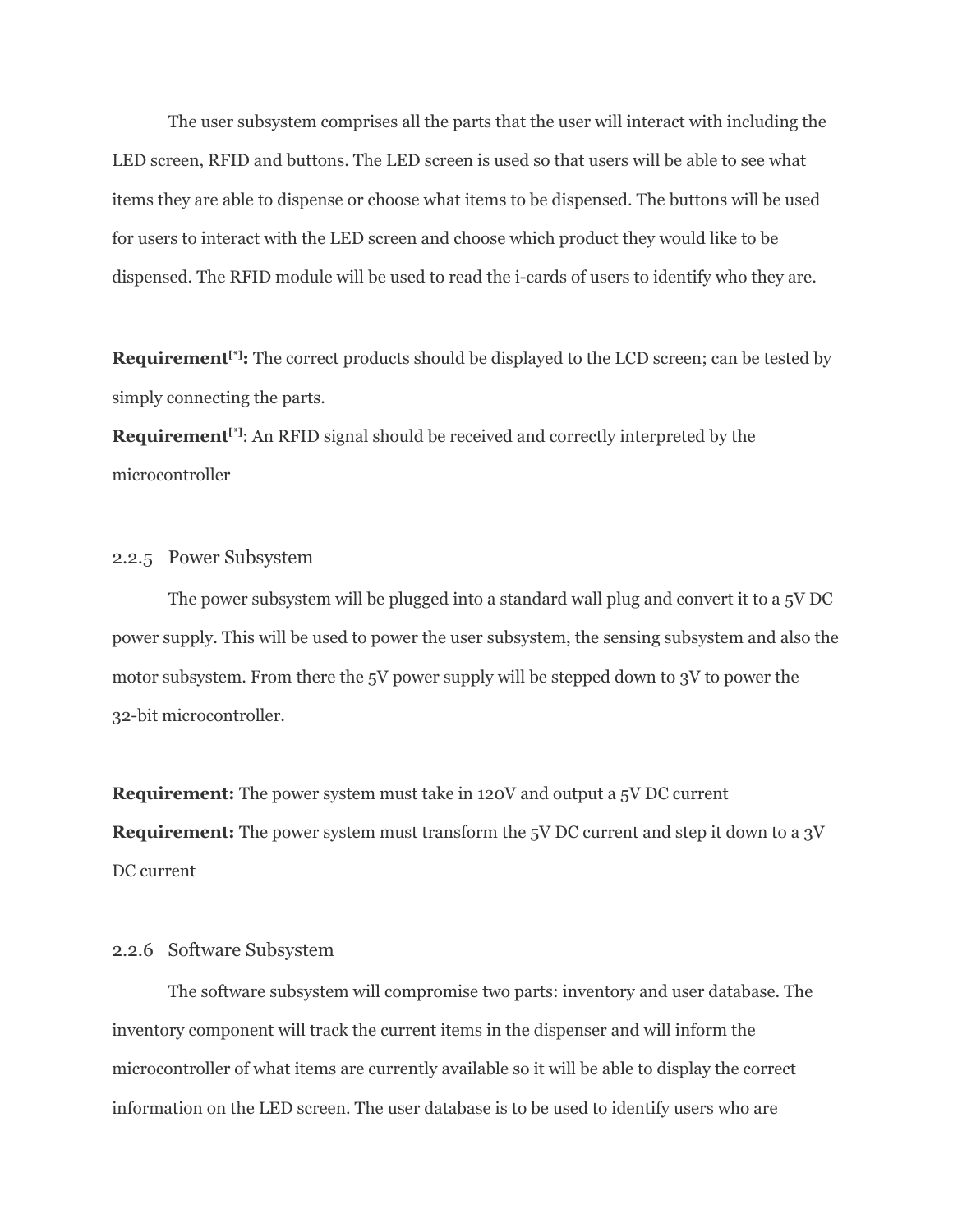currently using the dispenser and inform the microcontroller to display what items each user is able to dispense based on the quota they have on the item.

**Requirement**<sup>[1]</sup>: When a product is dispensed or indispensable, the microcontroller should update the inventory and user database correspondingly. Can be checked by tripping (or otherwise) the sensing module (2.2.2) and see if the database gets updated.

[\*] Some subsystems may share the same testing requirements.

## 2.3 Risk Analysis

The greatest risk to a successful project is in the user subsystems. Testing the LCD screen is trivial; when wired correctly, an output transmitted by the microcontroller should be displayed correctly on the microcontroller. Any improper result would signal either an error in the connections or assigned pins, or error associated with the programming of the microcontroller.

Testing the RFID module will be more complicated; one will need to read the instantaneous output from the RFID to the microcontroller to ensure if the device is properly connected and implemented. Using Eclipse or similar IDEs to run the microcontroller program live should allow the testing of the RFID.

## 3 Ethics and Safety

Every piece of technology has its risks, and such risks can range from abuse of collected information or risk of injury to the user from unintentional misuse. While the implementation of our device requires us to collect some data regarding the user's vending history, none of the information should be considered sensitive. However, user information should not be divulged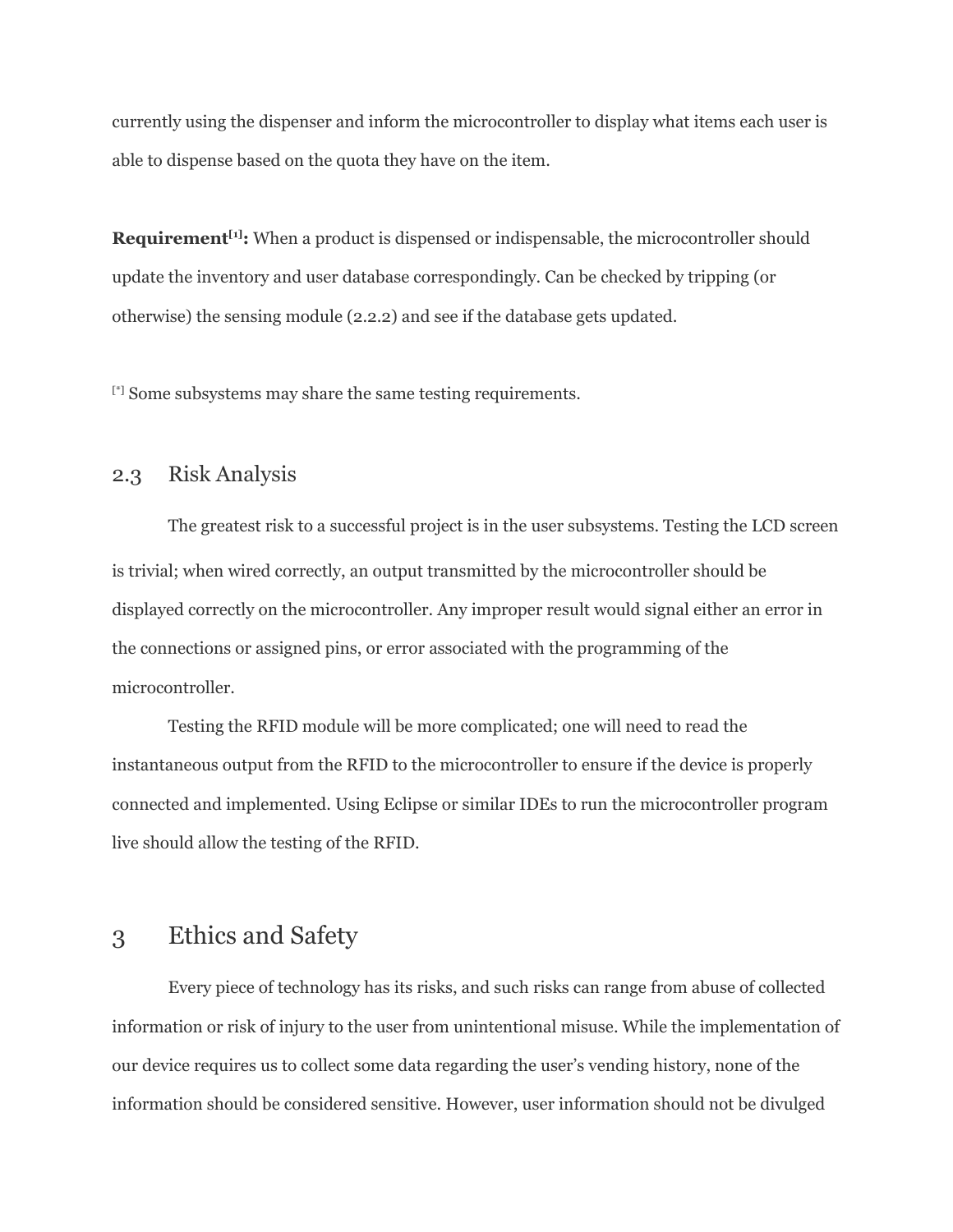unless absolutely necessary to ensure privacy, and as such the user information database and inventory database should be implemented independently to ensure that those who have access to inventory are not able to access user information without proper credentials.

In addition, as the project involves both moving components and electronic devices, the potential of self-injury from severe misuse will always be present. To mitigate any mechanical injuries, the motors used to dispense the products are low voltage and operate at low rotations-per-minute; this will prevent any injury from occurring if one were to misuse the machine while the motors are active. In addition, all exposed wires, whether that be from the PCB board or otherwise, are kept out-of-reach from the user, and the user interface are all made from insulating material (such as plastics) to prevent any electrical injuries from occurring.

In regards to the IEEE code of ethics, we are ensuring that we are going to follow the code of conduct, specifically in Article I, number 1 [1]. Our device is going to keep the privacy of others because we are going to only collect when a certain person has dispensed an item. Each user is going to be stored as an ID, not by their names, so user information is going to be ambiguous. Furthermore, the information is going to be held in the database, which is not accessible by anyone. Another article that we will follow is on the idea that we are not going to discriminate against others as stated in Article II number 7 [1]. We are following this by ensuring that we are not going to purposely hand out more supplies to certain individuals. Since we are ensuring that everyone will have a quota on supplies, no one is going to have more than the others, at least purposefully.